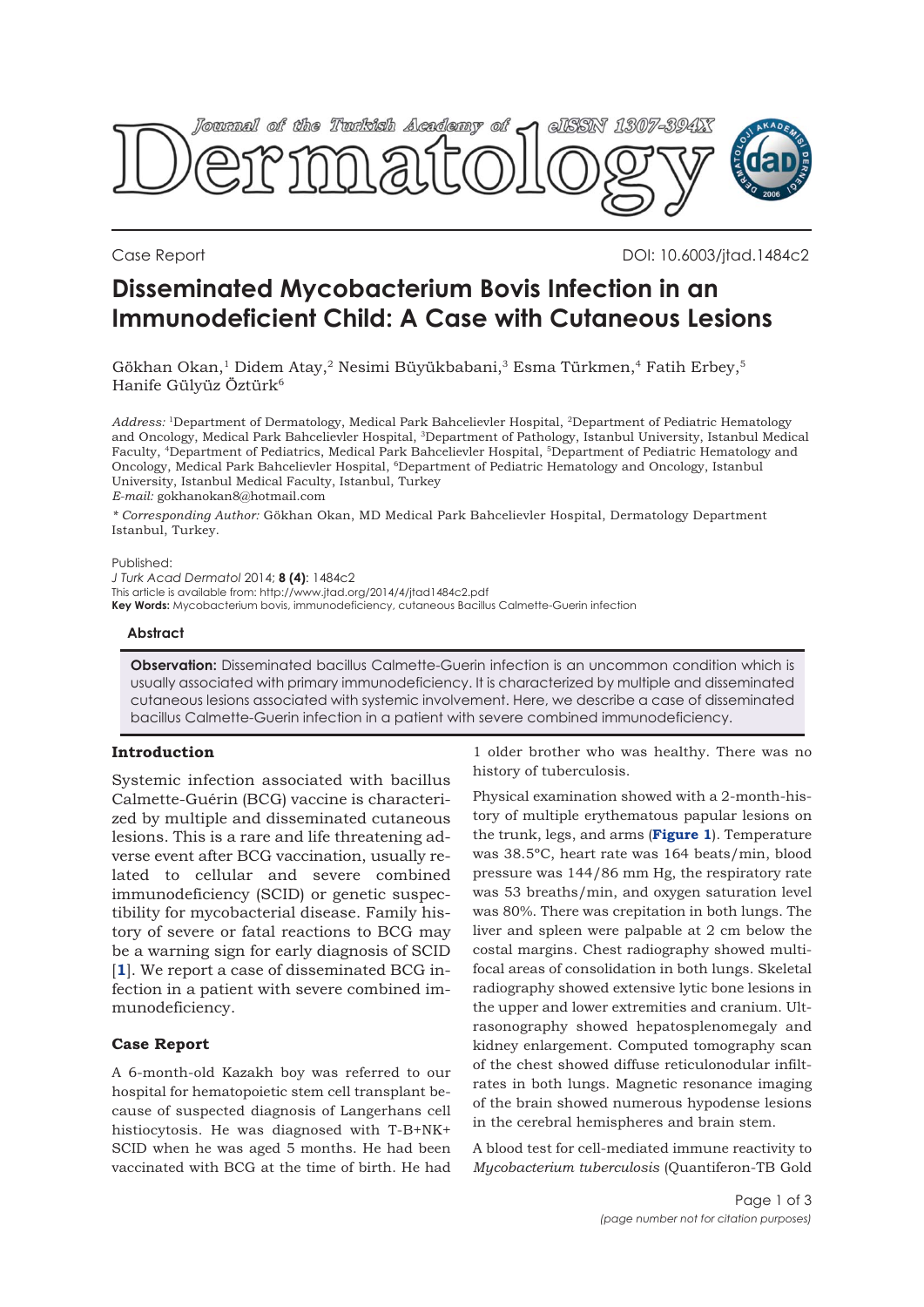<span id="page-1-0"></span>

**Figure 1.** A 6-month-old Kazakh boy who presented with multiple erythematous papular lesions on the trunk, legs, and arms.

In-Tube, Qiagen, Hilden, Germany) was negative. Gastric lavage was negative for acid-fast bacilli. Bone marrow and skin biopsy showed stainable acid-fast bacilli but no hemophagocytosis. Histopathologic examination of the skin biopsy specimen showed a dense inflammatory infiltrate including histiocytes with large, pale granular cytoplasm and few admixed lymphocytes; there was no granuloma formation, but the cytoplasm of histocytes was packed with acid-fast bacilli (**Figures 2a, b, c and d**).

Based on the histopathologic and clinical findings, empiric antituberculosis quadruple therapy (isoniazid, rifampin, pyrazinamide, and streptomycin) and immunoglobulin replacement therapy were started, without waiting for culture results. After 3 weeks, there was no response to therapy. He developed respiratory insufficiency and was transferred to the pediatric intensive care unit. Moxifloxacin was added to antituberculosis treatment because of clinical deterioration. He died at 45 days after he was hospitalized; cause of death was acute respiratory distress syndrome and septic shock. Antimicrobial drug susceptibility testing was pending at the time of death. Molecular genotyping showed *Mycobacterium bovis* isolated from the patient after death, and susceptibility testing showed



**Figure 2.** Histology of skin biopsy. (a) Dense inflammatory infiltrate in the mid dermis (hematoxylin-eosin, original magnification ×100). (b) The inflammatory infiltrate contained histiocytes with large, pale granular cytoplasm and few admixed lymphocytes. There was no granuloma formation (hematoxylin-eosin, original magnification ×20). (c) Inflammatory infiltrate with histiocytes and few admixed lymphocytes (hematoxylin-eosin, original magnification ×40). (d) Cytoplasm of histiocytes packed with acid-fast bacilli (Ehrlich-Ziehl-Neelsen, original magnification ×1000).

that the mycobacterium was sensitive to isoniazid and rifampin.

## **Discussion**

BCG vaccine is a live-attenuated bacterial vaccine derived from wild-type Mycobacterium bovis. Disseminated BCG infection is lifethreatening complication of BCG vaccine. The incidence of disseminated BCG disease ranged from 0.06 to 3.4 cases per million vaccination and the mortality rates remained high in immunocompromised patients [**[2](#page-2-0)**]. Cellular immunodeficiency has been identified as the major risk factor for the disease. Although live-attenuated vaccination is contraindicated in persons with immunologic deficiency, BCG vaccination is usually inoculated prior to diagnosis. The immune response to mycobacterial infection is cell-mediated immunity. Patients who have SCID may be at risk for disseminated *M. bovis* infection [**[3](#page-2-0)**]. Despite quadruple empiric antimycobacterial and immunoglobulin replacement therapy, our case had fatal outcome.

The diagnosis of disseminated BCG disease should be considered in SCID presenting with skin lesions despite of lacking common syste